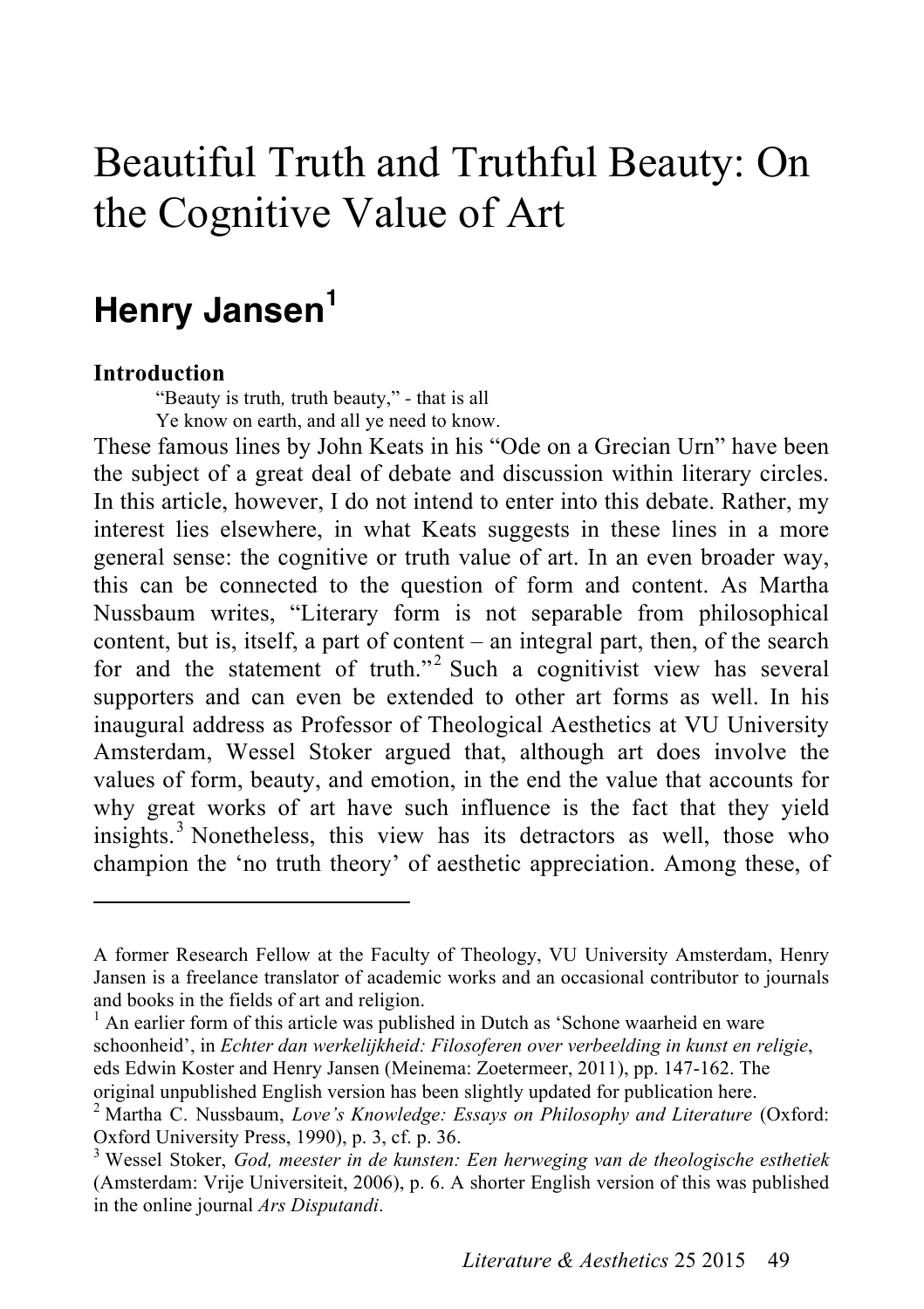#### *Beautiful Truth and Truthful Beauty*

course, would be the deconstructionists, i.e., those who object to cognitivism on the basis that there is no truth to be had. Other detractors, however, oppose the cognitivist view of art or literature because, while holding to a more or less traditional view of truth, they view truth as lying outside the realm of art (appreciation). An aesthetic appreciation does not require an evaluation of truth claims made in or by a work of art. This is the modest claim. The even stronger claim is that the question of truth actually stands in the way of proper aesthetic appreciation. It is the modest claim, which is the far more interesting and pregnant of the two, to which we will direct our attention.

Does truth itself have a place in art or is truth extrinsic to the appreciation of art? That is the question I would like to explore in this article. First, I will begin with sketching the case for truth and then present the argument against truth in art. How do both stand up to each other? I will argue in the end for a more nuanced view of the issue: we need a more varied approach to art than what is often presently available. Second, I will argue that there need to be qualifications on both sides of the issue. Both sides of the debate appear to engage in overly generalized statements about the nature of art and its relation to truth or teaching. Given our discussion in the first section, we must also conclude that the 'truth content' any work of art is intended to have must also be treated in any aesthetic appreciation of the work of art. Art that teaches unintentionally must also be evaluated with respect to what it teaches or, better perhaps, what we can learn from it. Art that is not intended to teach need not be evaluated on that score. Finally, I will argue that the notion of 'truth' needs to be properly understood in order to be of value in the discussion. The understanding of truth on which objections to the cognitivist theory is based needs to be qualified. Here developments in the philosophy of religion can be of help.

#### **Cognitive Value of Art?**

 $\overline{a}$ 

Support for the cognitivist approach to art and literature usually focuses on the depth of our understanding of the world to which art can contribute. Berys Gaut argues, for instance, that "art teaches us nontrivially about the world,"<sup>4</sup> and, further, that it "is partly *because* a work is profound that it is

<sup>4</sup> Berys Gaut, 'Art and Cognition', in *Contemporary Debates in Aesthetics and the Philosophy of Art*, ed. Matthew Kiernan (Oxford: Blackwell, 2006), p. 118.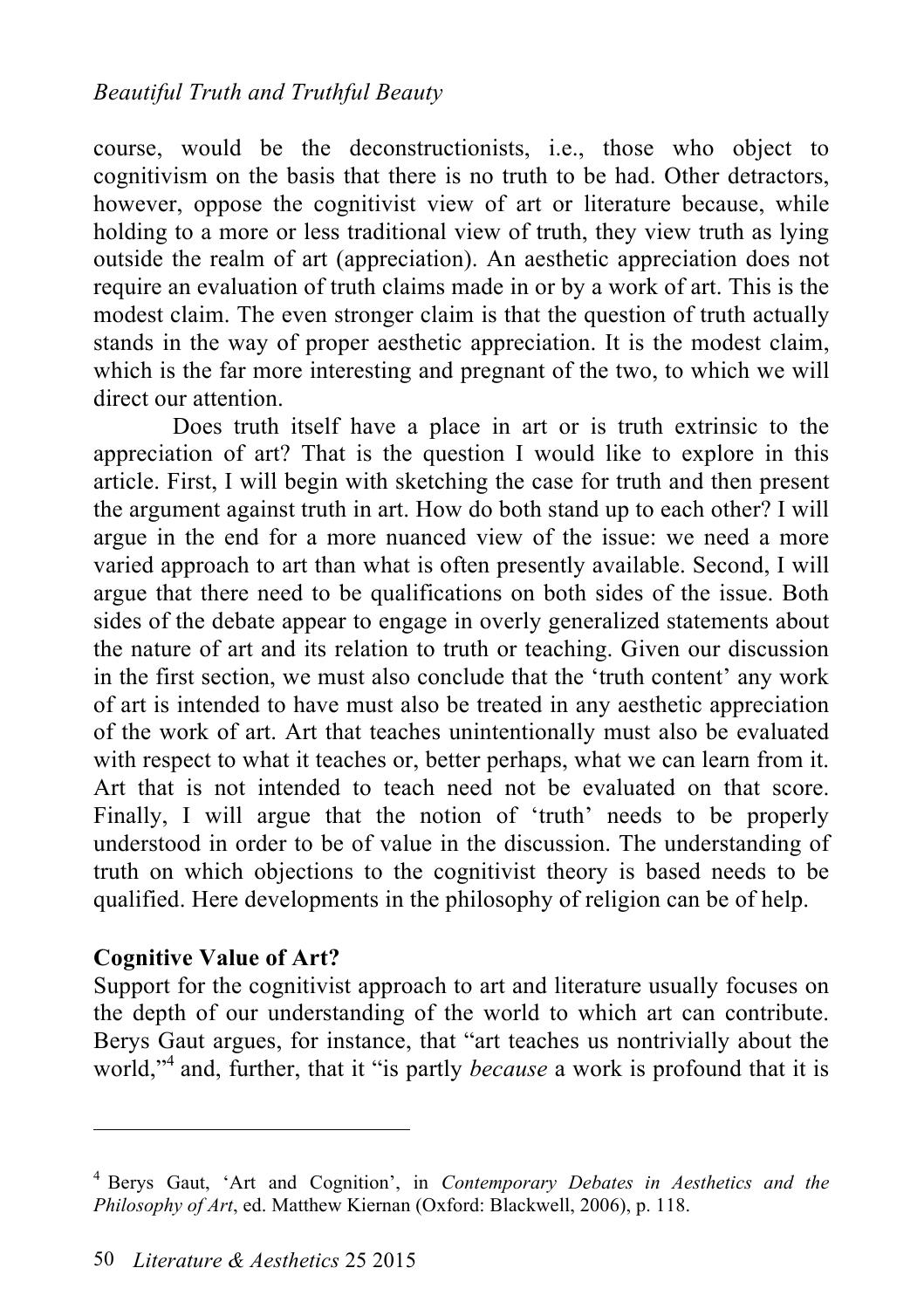a good work of literature."<sup>5</sup> Gaut is careful to qualify his view by saying that cognitivists should embrace pluralism, i.e., the position that truth is only one of the aspects that are involved in an evaluation of art.<sup>6</sup> Martha Nussbaum elucidates the claim quoted in our introduction further in the following paragraph by stating:

But this suggests, too, that there may be some views of the world and how one should live in it – views, especially, that emphasize the world's surprising variety, its complexity and mysteriousness, its flawed and imperfect beauty – that cannot be fully and adequately stated in the language of conventional philosophical prose, a style remarkably flat and lacking in wonder – but only in a language and in forms themselves more complex, more allusive, more attentive to particulars. 7

According to Nussbaum, the form that the philosophical content a novel demands is that of the novel. Nussbaum writes further on: "for an interesting family of such views, a literary narrative of a certain sort is the only type of text that can state them fully and fittingly, without contradiction."<sup>8</sup> The novel form is demanded because of the "world's surprising variety, its complexity and mysteriousness, its flawed and imperfect beauty." Thus, the ostensible, foundational reason for a cognitivist approach to literature is that it reflects the complexity and mysteriousness of the world. Nussbaum goes on to apply this to ethical concerns in literature, arguing that the writer of tragic drama or the novel "expresses already certain evaluative commitments… to the ethical significance of uncontrolled events, to the epistemological value of emotion, to the variety and non-commensurabilty of the important things."<sup>9</sup> She ties these commitments to an Aristotelian conception of ethics.<sup>10</sup> Here again, the fundamental issue is one of truth: "The proposal is that we should add the study of certain novels to the study of these works [by Kantians and Utilitarians], on the grounds that without them we will not have a fully adequate statement of a powerful ethical conception, one that we ought to investigate."<sup>11</sup> Thus, it is only in literature that we can find such an adequate statement.

<sup>&</sup>lt;sup>5</sup> Gaut, 'Art and Cognition', p. 122.<br>
<sup>6</sup> Gaut, 'Art and Cognition', p. 123.<br>
<sup>7</sup> Nussbaum, *Love's Knowledge*, p. 3.<br>
<sup>8</sup> Nussbaum, *Love's Knowledge*, p. 7.<br>
<sup>9</sup> Nussbaum, *Love's Knowledge*, p. 26.<br>
<sup>10</sup> Nussbaum, *L*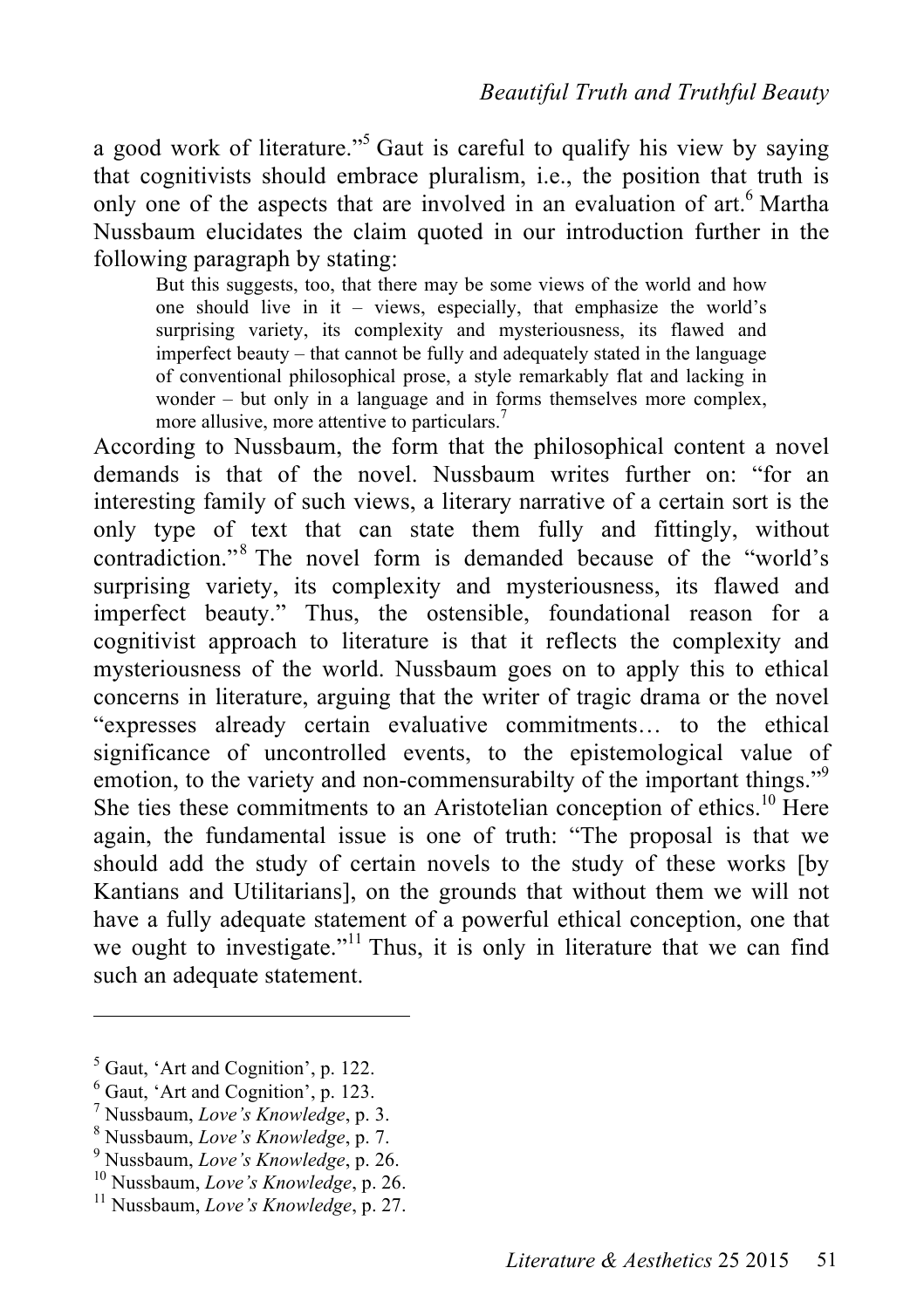#### *Beautiful Truth and Truthful Beauty*

Similarly, Noël Carroll argues that literature (literary fictions) "can afford knowledge of concepts, such as concepts of virtue, by stimulating the reader to an awareness, through reflective self-analysis, of the conditions, rules, and criteria for her application of said concepts." 12 And one of the reasons it does so is because "they are much richer in detail – about motives, feelings, circumstances, social relations, and interconnected personality traits – than typical philosophical arguments." 13 Here too we see the emphasis on the complexity of life and reality emerging. This is the reason, it seems, why literature deals with truth, why it gives us truth: it yields knowledge of the complexity of the world, which in turn influences the choices we make.

This, however, raises some issues. Is this a matter of 'truth'? And how closely is it connected to form and aesthetic appreciation? One of the primary arguments against the cognitivist position was that articulated by Peter Lamarque and Stein Haugom Olsen in *Truth, Fiction and Literature*. 14 Lamarque and Olsen do not object to truth in fiction; they do not object to the notion of literature teaching us nor to our being able to learn from literature, aside from whatever details of history and geography novels might contain. They even maintain that we can learn morals and so forth from literature. What they object to is that any notion of aesthetic appreciation is to be connected with any truth value afforded by literature. They write:

Our principal debate is with those who want a 'stronger' sense of 'truth' and 'falsity' applied to literature; i.e. those who see the aim of literature as conveying or teaching or embodying universal truths about human nature, the human condition, and so on, in a sense at least analogous to that in which scientific, or psychological, or historical hypotheses can express general truths. 15

They argue that attention to truth questions is not only wrongheaded because one is dealing with literary works but also detrimental to the nature of literary works themselves, which is, as we stated above, the stronger

<sup>12</sup> Noël Carroll, 'The Wheel of Virtue: Art, Literature, and Moral Knowledge', *The Journal of Aesthetics and Art Criticism*, vol. 60, no. 1 (2001), p. 14.<br><sup>13</sup> Carroll, 'The Wheel of Virtue', p. 19.<br><sup>14</sup> Peter Lamarque and Stein Haugom Olsen, *Truth, Fiction and Literature* (Oxford:

Clarendon Press, 1994). See also Peter Lamarque and Stein Haugom Olsen, 'The Philosophy of Literature: Pleasure Restored', in *The Blackwell Guide to Aesthetics*, ed. Peter

<sup>&</sup>lt;sup>15</sup> Lamarque and Olsen, *Truth, Fiction and Literature*, p. 6.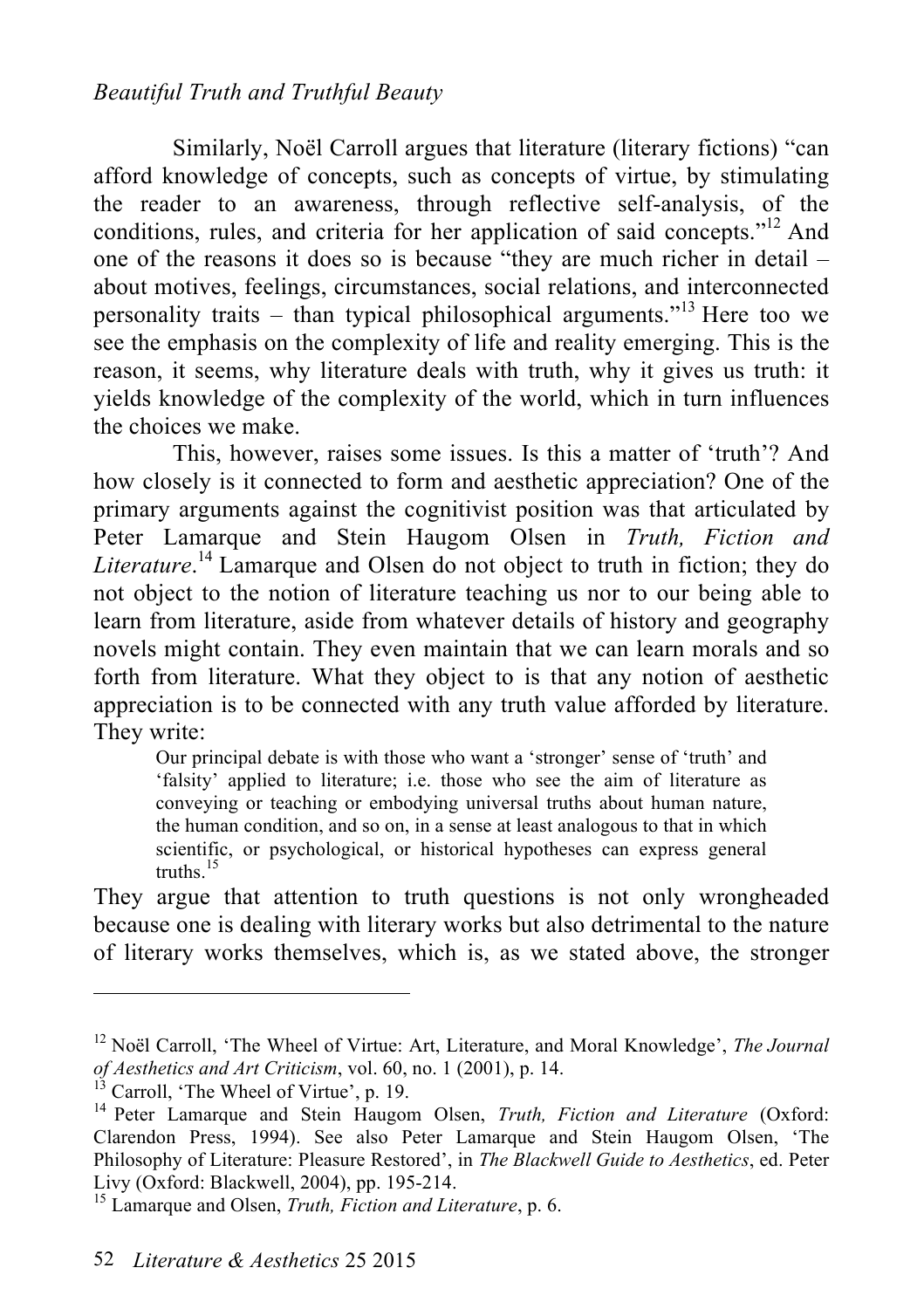thesis. Such thinking, in their view, subordinates literature to philosophy.<sup>16</sup> The line running through all these arguments against a cognitivist view of art and literature has to do with the definition of truth. In a later publication, Lamarque states:

The shift away from propositional knowledge marks a difficulty cognitivists have with truth per se. The truth of art is an elusive creature and, in the hands of the artistic truth-theorist, can come to look like something less than the notion familiar to philosophers, scientists, and historians. I. A. Richards, for example, held that the "scientific sense" of "truth" is "little involved by any of the arts" and that within criticism "truth" most often means "acceptability" and "sincerity" (Richards 1926: 212-13). Colin Falck describes artistic truth as "ontological truth" (Falck 1989: 74) without saying exactly what that is. Other conceptions include "truth to" (Hospers 1946), or "a kind of transcendence" (Murdoch 1992: 86), or "poetic truth… unverifiable... but operative" (Day Lewis 1947: ch 1), or "authenticity" (Walsh 1969), or the "concrete universal" (Wimsatt 1954), or "depth meaning" (Weitz 1943, 1955). This motley of conceptions shows the uneasiness of artistic cognitivists with ordinary notions of truth. But if artistic truth is just truthfulness or sincerity or a kind of symbolic meaning then the discussion shifts. Truthfulness and integrity might well be artistic values, in which case the controversy withers away.<sup>17</sup>

Lamarque thus argues, as he did with Olsen in *Truth, Fiction and Literature*, that literature, and by extension art, cannot be evaluated in terms of truth. Truth does not equal truthfulness and integrity. The very general propositions that literature yields represent "perspectives on the world which can be adopted, qualified, or rejected without much impact elsewhere."<sup>18</sup>

The understanding of truth that Lamarque and Olsen have is that of a minimal correspondence theory, following Aristotle: "to say of what is that it is, and of what is not that it is not, is true." 19 If truth is viewed in this way, then one may indeed raise the question as to whether it makes sense to

<sup>&</sup>lt;sup>16</sup> Lamarque and Olsen, *Truth, Fiction and Literature*, p. 385.<br><sup>17</sup> Peter Lamarque, 'Cognitive Values in the Arts', in *Contemporary Debates in Aesthetics* and the Philosophy of Art, ed. Matthew Kiernan (Oxford: Blackwell, 2006), p. 129.<br><sup>18</sup> Lamarque, 'Cognitive Values in the Arts', p. 137<br><sup>19</sup> Lamarque and Olsen, *Truth, Fiction and Literature*, pp. 6ff. The definition from

is taken from his *Metaphysics* (1011b25-28). Lamarque argues in 'Cognitive Values in the Arts' that in order to make the cognitive claim work, the cognitivist has to appeal to representational arts since these require some correspondence to fact, pp. 130ff. Even in portraiture, however, this is impossible because portraiture itself is not simply and only concerned with correspondence to facts.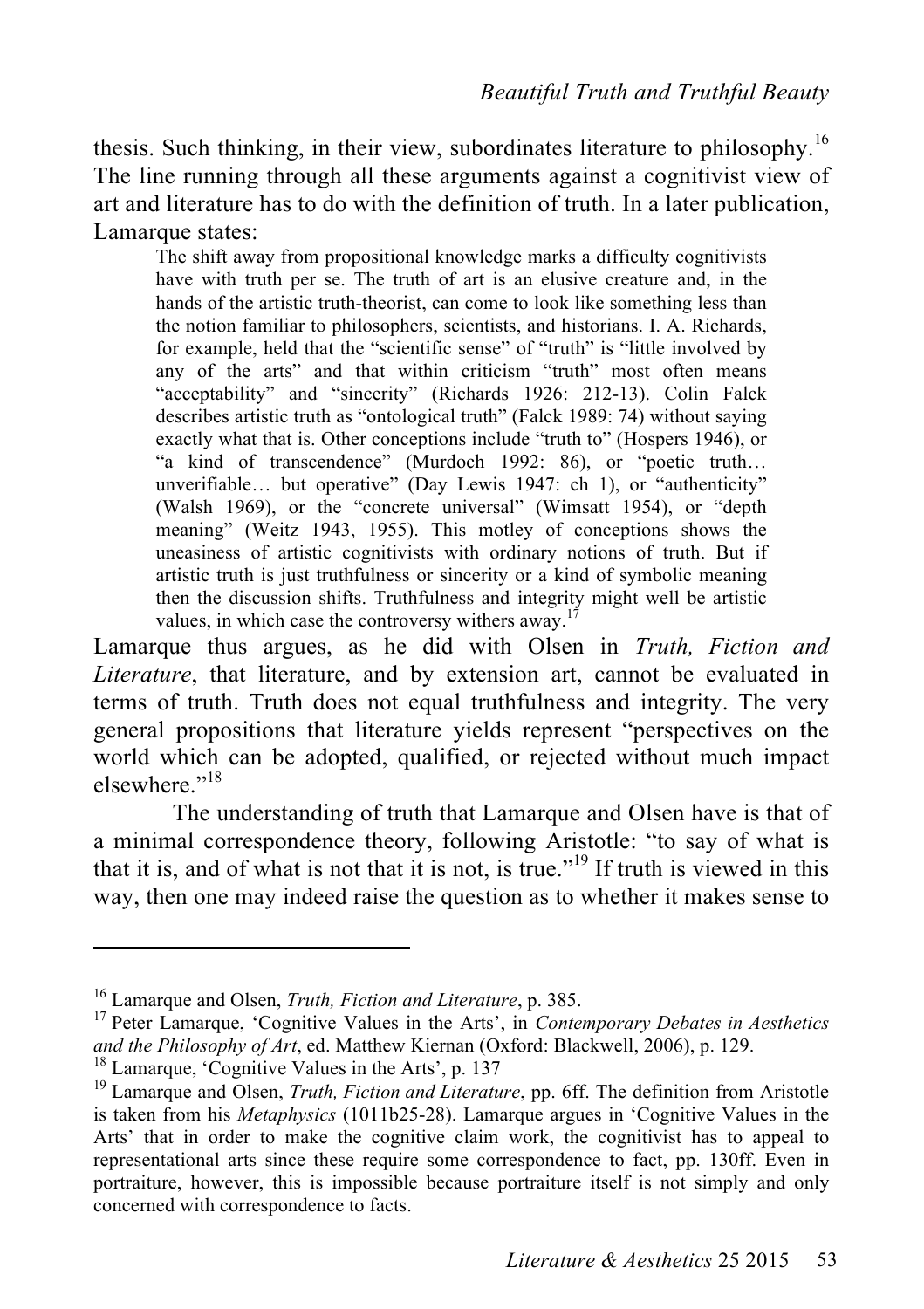talk about truth in connection with works of art. This view of truth demands that the 'truth' that, for example, a poem expresses should be able to be paraphrased, like 'truths' in science can be paraphrased. In this view of truth there is an external referent against which I can measure the 'truth'. The scientific claim that 'the raven is black' can easily be tested and paraphrased: there is an external referent, i.e., a black raven. The poetic claim 'the raven is black', with the possible suggestion of the ominous nature of the raven being black, cannot be tested against an external referent. Only its 'literal truth', its factuality, can be tested, and, from a poetic point of view, such a truth is uninteresting. The further suggestions of the meanings of the raven's blackness are contained within the poem. The 'truth' of this cannot be separated from the poem, cannot be taken out of that context; it makes sense only within the poem. In that sense, there is no external referent to test this. The meaning (content) of this claim can only be understood in its context (its form). Thus, poetic truth, because of the unity of form and content, cannot be tested by an external referent.<sup>20</sup> How could the 'truth' of Gerard Manley Hopkins' poem "The Windhover" be tested? Against the hypothesis that a falcon soars gracefully on the wind? But that is hardly a test of the truth of Hopkin's poem. The meaning of the poem is, according to the unity of form and content, self-contained; it has no external referent. Moreover, truth in the scientific, Aristotelian sense has to do with universals. Art, on the other hand, deals with particularities. A novel is, allegedly, about this man, this woman, this place, etc. It is not about man or woman or humankind. Therefore, it cannot convey universals. 21

The question to ask now is if such a critique holds up. Does this theory of truth hold up under scrutiny? The critique appears to have had some effect. It is precisely because of such difficulties with the notion of truth that Gordon Graham has opted for the term 'understanding' in his *Philosophy of the Arts*, rather than truth. Graham does not define this term as such but appears to associate it with gaining insight and depth in our view of life or experience. 22 But does this solve the problem or merely shift

<sup>20</sup> Gordon Graham, *Philosophy of the Arts: An Introduction to Aesthetics*, 3rd ed. (London: Routledge, 2010), pp. 60-61. See also Gordon Graham, 'Learning from Art', *British Journal* 

<sup>&</sup>lt;sup>21</sup> Graham, *Philosophy of the Arts*, pp. 61-62.<br><sup>22</sup> Graham, *Philosophy of the Arts*, pp. 57-58.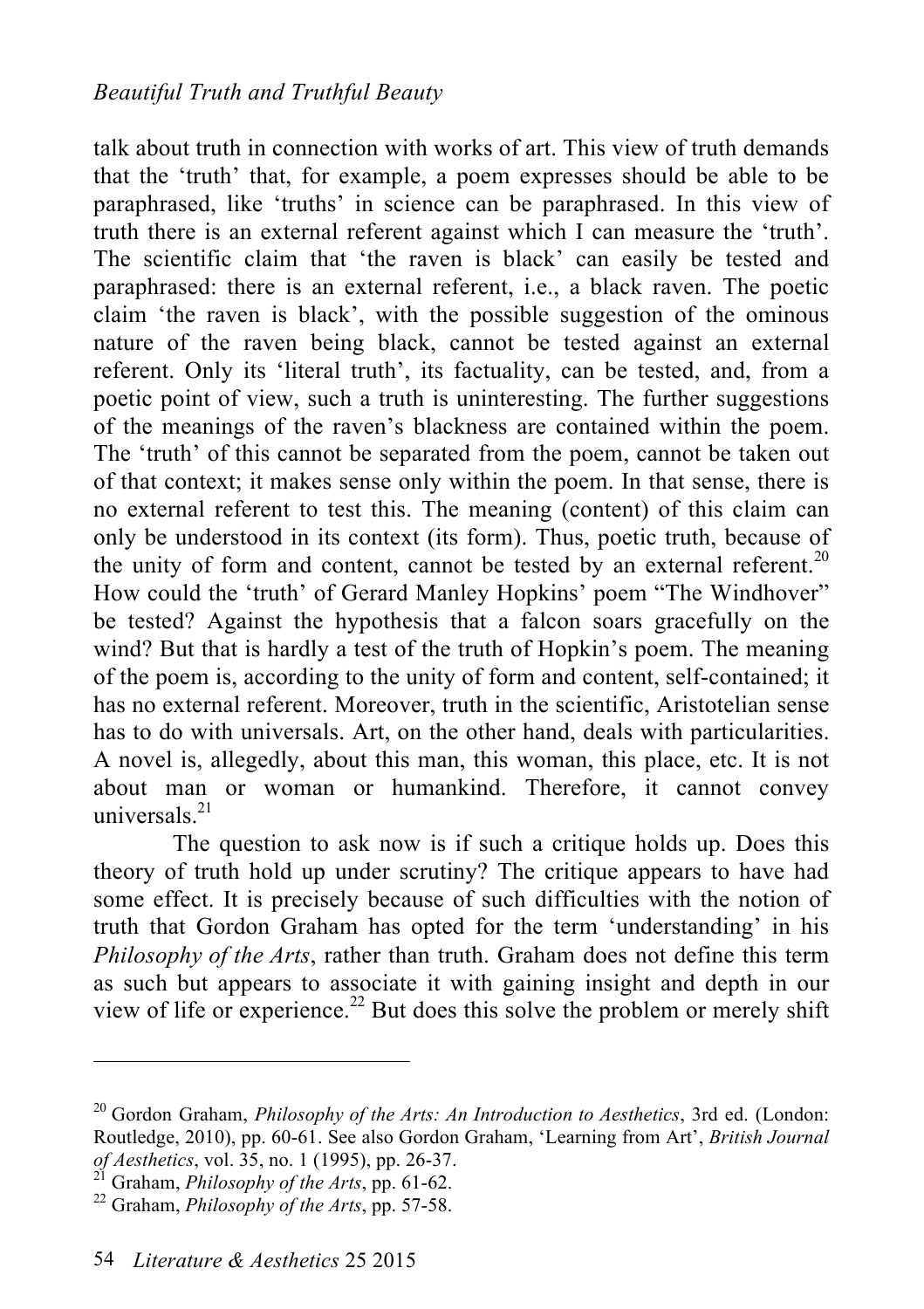it? The term 'understanding' may not be as loaded as the term 'poetic truth' or similar terms, but it does not escape the problem entirely. 'Understanding' does have the air of a truth claim about it. If I claim to understand something, do I not therefore claim to 'know' something of its nature, something about what is and is not? If art does increase our understanding, then it does bring us closer to knowing the true nature of things. Thus, substitution of the word 'understanding' for 'truth' merely shifts the problem.

In what follows, I wish to do two things. First, I want to take a look at the argumentation that often appears to be used in the discussion. Then I will take a closer look at the understanding of 'truth' that is prevalent in the discussion.

#### **Art and Truth**

What seems to be operative here on both sides of the question is the tendency to overgeneralize, to want to arrive at a normative understanding of art: all art and all literature should be like this. Both sides readily concede ground to the other. The cognitivists admit that they are not ruling out aesthetic experience or appreciation entirely, and the 'no truth' advocates do not deny that art can teach us something. But neither side seems to want to entertain the notion that such concession logically entails some adjustment to the theory.

It may well be that some or even a great deal of art lends itself to the cognitive value of truth, whereas other art does not. I have a painting at home by a local artist. As far as I am concerned, the painting does not require cognitive assessment. I simply love the way the colours work together and the impressions they cause in my mind. If it has any cognitive value at all, it is that it has increased my awareness of how certain colours can play off one another. But that is hardly high on the cognitive scale. To use another example, I am not a musician by any means and have no understanding beyond a rudimentary knowledge of how music works, as more than one person has felt it incumbent upon himself or herself to inform me. I still remember the first time I ever heard Pachelbel's *Canon in D Major* about 30 years ago when I was a college student. I used to study in a separate room in the library where music would be piped in over an intercom system from the music area of the library. I was studying intensely when Pachelbel's *Canon* started to play. As it played, I began to listen more and more closely and intensely. When it was done, I was unable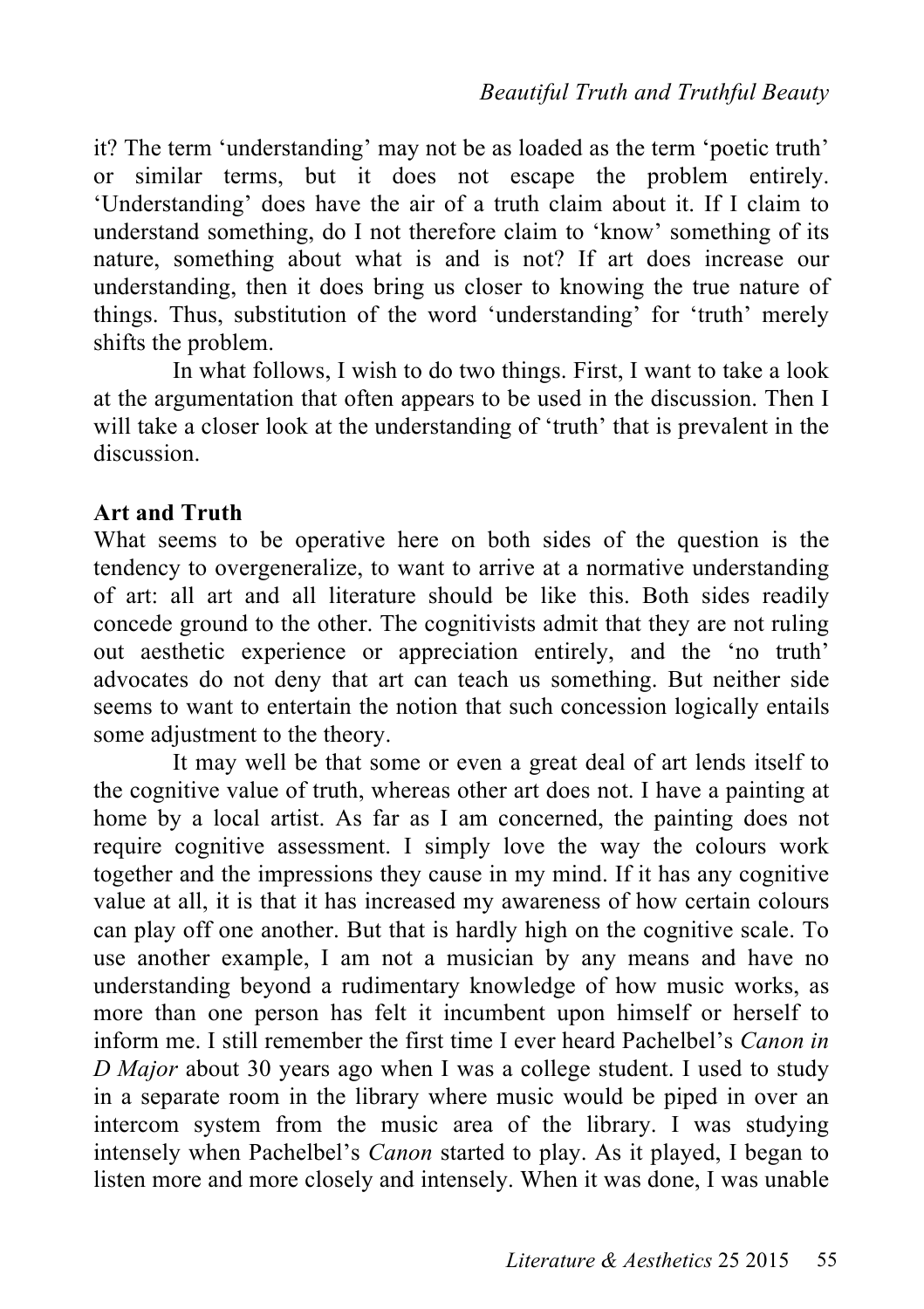to study, my mind distracted and disturbed by the music I had just heard. I left the library to go down to the lobby where I just sat and smoked (still allowed in those days) and tried to find my mental footing once again. Although Pachelbel's *Canon* has not had that intense an effect on me since, it still never fails to move me. I do not know if there is some cognitive value to Pachelbel's *Canon*, and I am not sure it would make any difference to me. If my experience is of any weight in this matter, then it seems I'm having an aesthetic experience without cognitive value.

In short, I do not see that we are forced to choose between normative theories of art, whether cognitivist or otherwise. Why can some art not be simply aesthetic and other art cognitivist or emotive? What necessitates art being all of one kind? Furthermore, why can a simply aesthetic work not be as powerful in its way as any cognitive piece? Graham argues:

In contrast to aesthetic hedonism, which must interpret such commitment as an excessive pursuit of pleasure, or aestheticism which makes it an effete absorption with beautiful objects, or expressivism which must interpret it as an unintelligible wallowing in emotional turbulence, dedication to art, like dedication to science, can be understood as an application to the Delphic ideal – 'Man, know thyself!'<sup>23</sup>

Why should the pursuit of pleasure, aestheticism, or expressivism lead to these extremes that Graham paints here? If a work of art is simply designed to convey pleasure or to be a beautiful object, there can, in my view, be no objection to that. Does it really need to be anything more? A work of art is a work of art, of whatever kind it is, and we should probably avoid normative theories. In line with this, however, we should also be wary of stating too generally what we can learn from art. Much is made of the complexity of life that narratives and/or novels present over against a philosophical system, as pointed out above.<sup>24</sup> Narratives, novels, and other works of literature provide a richer, more multifaceted view of the world and people than systems do. Such a claim is similar to the case Robert Alter made for the second Scriptural account of

<sup>23</sup> Graham, *Philosophy of the Arts*, p. 59. <sup>24</sup> I have earlier made this case myself. Cf. Jansen, *Relationality and the Concept of God* (Amsterdam: Rodopi, 1995), pp. 214ff.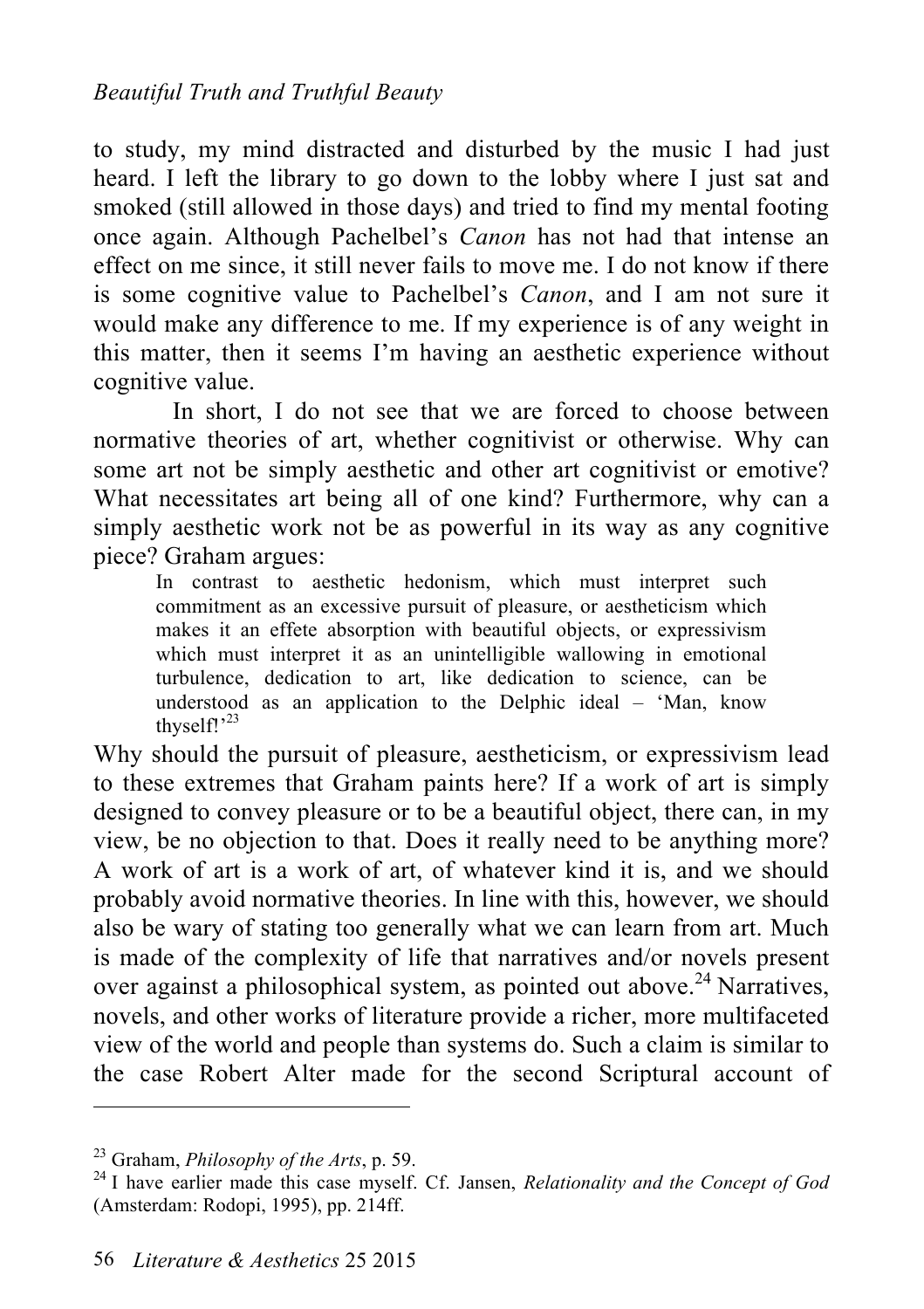creation, which sees its subject (humankind) "in a complex network of relations that are causal, temporal, mechanical, and later in the chapter, moral and psychological as well."<sup>25</sup> But Alter is contrasting this not with systematic or philosophical thinking but with another literary form: the poetry found in the first account, in which, "Coherence is the keynote of creation. Things come into being in orderly progression, measured in a numerical sequence which is defined by the sacred number seven<sup>"26</sup>

And this leads to another point. Lamarque points out that, "It is often thought to be a flaw in a work of imaginative literature that it pursues intellectual ideas in too explicit or philosophical a manner. Certainly readers do not expect novels to argue for points of view (even though individual characters might do so – a fact that can help understand the characters better)."<sup>27</sup> This raises a host of questions. First, by whom is it often thought and why? This seems largely a modern development. Although Pope's *Essay on Man* might be an exception in the world of literature,  $28$  in the past literature was on the whole concerned with teaching. This was true of the ancient Greeks,<sup>29</sup> and much of Western history. Morality and mystery plays in the Middle Ages were also designed to teach. Chaucer and Shakespeare were also among those who taught. Biblical literature itself was often included in this. The stories in the Old Testament are now recognized to be exquisite works of art. The parables and gospels are also considered to be literary works, and not just records or accounts. The 'truth' aspect of these stories is often a matter of debate – what can be seen as fact and what role do facts play in them?<sup>30</sup> – but they are nonetheless considered to be literary works designed to teach something. This is also true of more recent literature, of which Dickens' *Hard Times* is a classic

<sup>&</sup>lt;sup>25</sup> Robert Alter, *The Art of Biblical Narrative* (New York: Basic Books, 1981), p. 144.<br><sup>26</sup> Alter, *The Art of Biblical Narrative*, p. 143.<br><sup>27</sup> Lamarque, 'Cognitive Values in the Arts', p. 134.<br><sup>28</sup> Lamarque and Olsen

*Neue Zeitschrift für Systematische Theologie und Religionsphilosophie*, vol. 41, no. 1 (1999), pp. 22-38.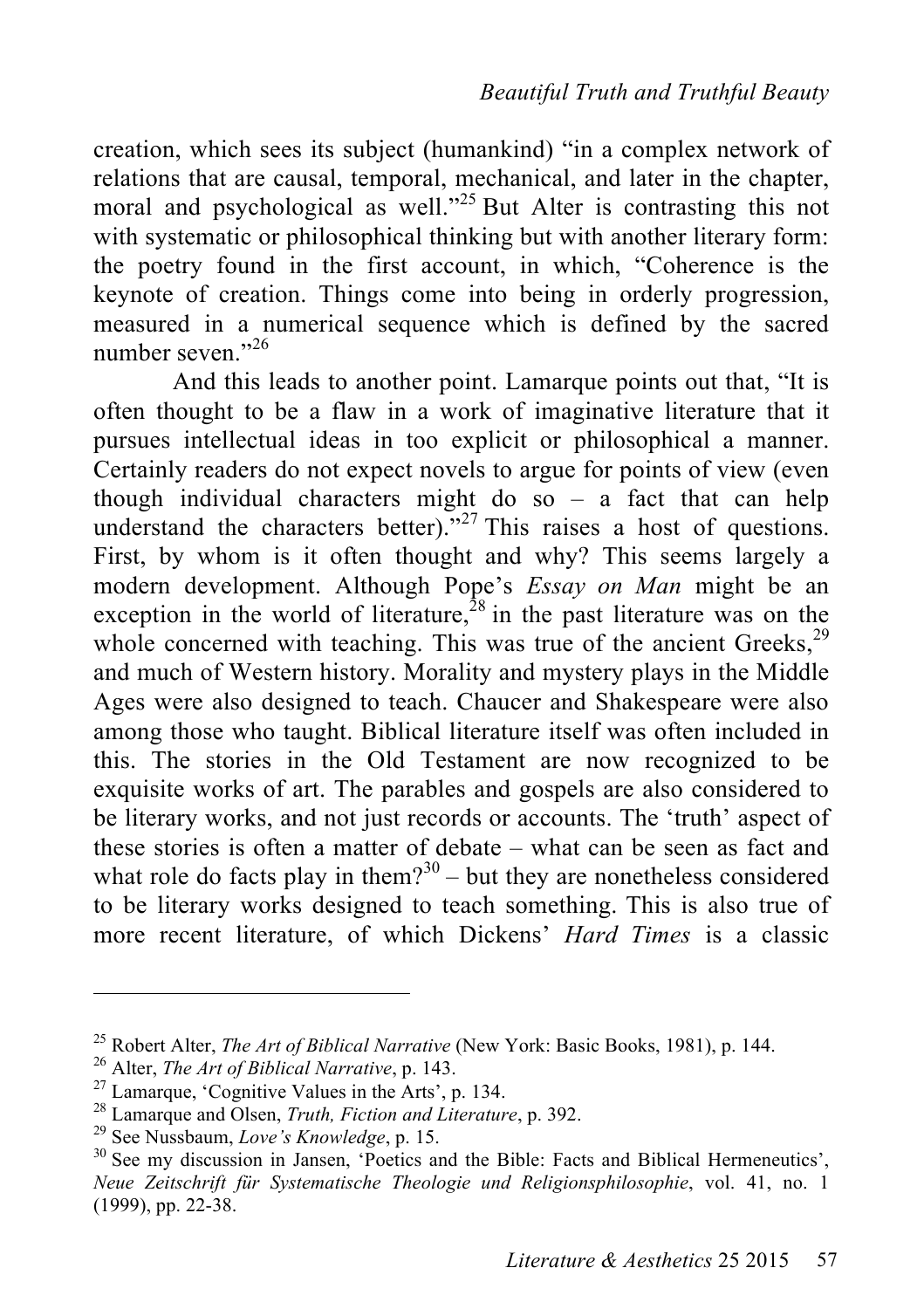example. Is Dickens good literature? To play Lamarque's own numbers game, there are plenty who think so. But Dickens wants to teach his readers something about what is at stake in the utilitarian and industrial mindset of nineteenth-century England. The book is well-crafted and hangs together as a literary piece.

So where does this leave us? It allows the question of truth to function as a literary criterion. It applies first of all to those works that only implicitly teach something. Perhaps, in the end, if I were to learn some more about music, I could be taught by Pachelbel's *Canon in D Major*. Novels and poems, or any literary creation – and this applies also to films – by necessity make choices about where to begin, what to include, what to exclude. As Nussbaum puts it: "The telling itself – the selection of genre, formal structures, sentences, vocabulary, of the whole manner of addressing the reader's sense of life – all of this expresses a sense of life and of value, a sense of what matters and what does not, of what learning and communicating are, of life's relations and connections."<sup>31</sup> So, if there is any kind of selection going on, unacknowledged, it is important to understanding the novel to determine what selections have been made and why. Why that particular point of view and not another? What is it intended to communicate? Such selection invites agreement or disagreement. While these questions can be answered to a certain extent by narrative techniques, $32$  they cannot be answered entirely on that basis. The selection is often also based in worldview or philosophical considerations.

In cases where the work of art is explicitly intended to teach, it does become part of the aesthetic appreciation of the work in question. Dickens' *Hard Times* is such a work. It is intended to teach readers in nineteenth-century England about the dehumanizing effects of not only the industrial revolution but also the mindset that accompanied it, and everything in that novel is geared to that end. Insofar as such a mindset is still present today, the novel's 'teaching' is still relevant. It is only in recognizing the place of that idea that the novel works. It is not simply

<sup>&</sup>lt;sup>31</sup> See Nussbaum, *Love's Knowledge*, p. 5.<br><sup>32</sup> For a discussion and analysis of narrative techniques, see Edwin Koster, *In betovering gevangen? Over verhaal en rationaliteit, religie en irrationaliteit* (Damon: Budel 2005), pp. 140-153.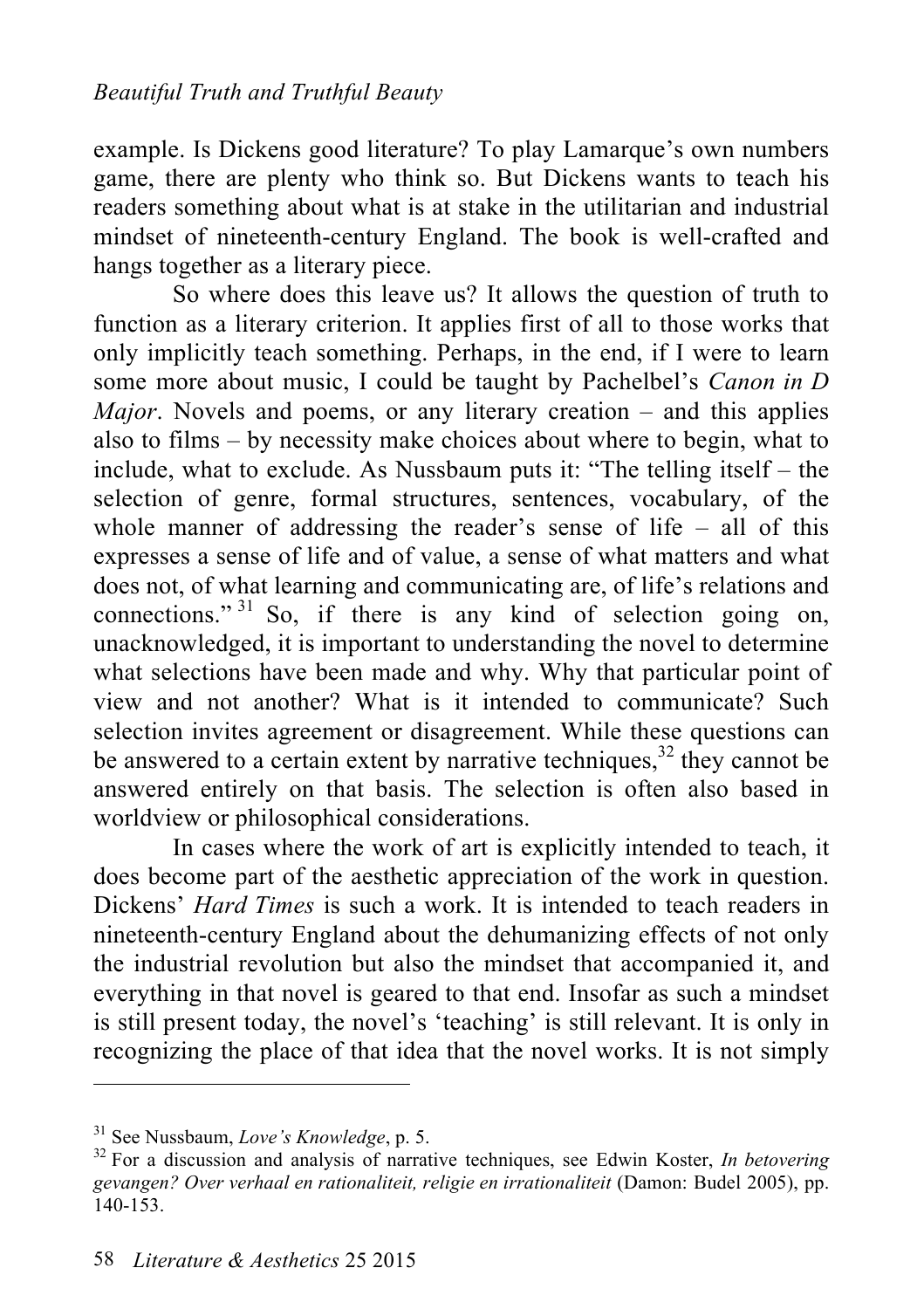an organizing theme, as Lamarque and Olsen would have it, but an actual explicit goal of the novel.

Lamarque raises another point, however, concerning the reading of Hume's *Dialogues on Human Nature* as philosophy and as literature. If this is read as the latter, he asks, where one is not asked to endorse the philosophical argument, "Could not the bishop as well as the atheist admire its literary qualities? Arguably the literary value of such a work is not vested in its philosophical soundness but in its structure and tone, its use of dialogue as rhetorical device, its wit, its irony, or the consonance of ends and means."33 In the first place, if one takes the unity of form and content seriously, it is incomprehensible to me how one could separate the literary qualities from the argument. Is it not so that the argument proceeds by way of the literary devices?<sup>34</sup> If one were to disagree with a certain step in the argument where a literary device was used to bring home a point, would that not affect one's assessment of the work aesthetically as well? Moreover, apart from that, does appreciation of a work as literature entail that one appreciate all aspects of the work? Might one not claim, for instance and hypothetically, that Hume's use of irony and wit is superb, but his use of dialogue as a rhetorical device is faulty or defective? Why, then, could one not argue that, while his use of literary devices is brilliant, they are also misguided or wrong, and thus, for a bishop, his work to that extent is aesthetically displeasing? It is not at all clear why one should have a positive view of all the so-called literary aspects in order to appreciate the work in a literary sense.

One could go even further here. It could be argued that if the theme of Dickens' *Hard Times* was the 'condition-of-England' question, along with poverty, industrialization, etc., and if the truth of the novel is tied to that theme, then *Hard Times* becomes of mere historical interest.<sup>35</sup> On the one hand, one is inclined to say: Would that it were *only* of historical interest! But the 'condition-of-England' question is not the theme of Dickens' novel as such. The theme is the dehumanizing

<sup>&</sup>lt;sup>33</sup> Lamarque, 'Cognitive Values in the Arts', p. 132.<br><sup>34</sup> Koster arrived at the same conclusion. See Koster, *In betovering gevangen*?, pp. 340-45.<br><sup>35</sup> Lamarque and Olsen, *Truth, Fiction and Literature*, p. 426. One d

what would be wrong as such with something being of 'mere' historical interest.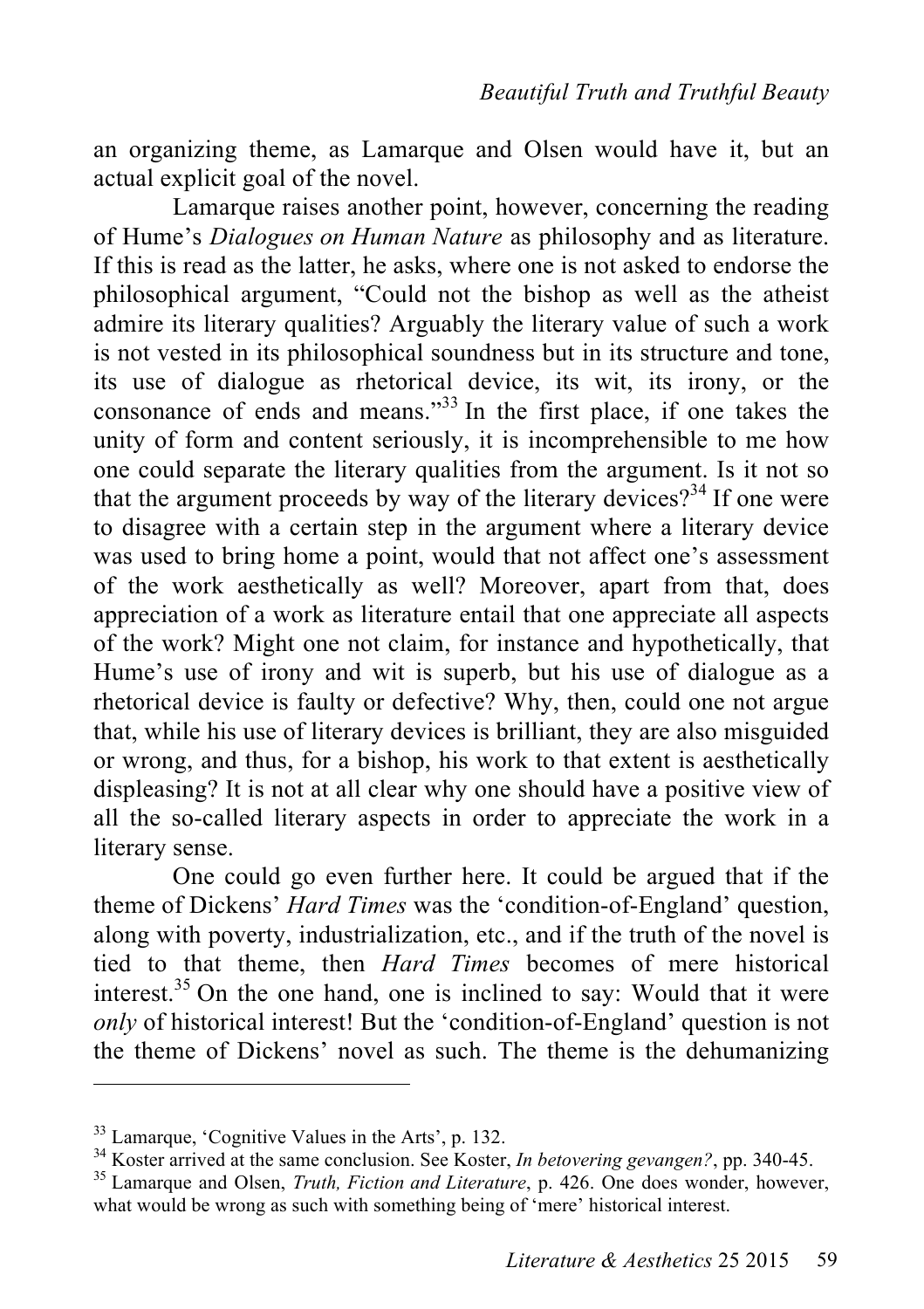effects of industrialization and utilitarianism, and dehumanization in the name of modernization and globalization is still a very current concern, paralleling those of nineteenth-century England. To be sure, this can be said in other ways and perhaps more direct ways. But the point of the novel is not simply that: rather, what the novel revolves around is the whole presentation of two ways of life at odds with each other (the life of the circus and the life of the utilitarian Coketown), and all the elements of the novel are geared toward that. It is not simply about the 'condition-of-England' question. Rather, it dramatizes two ways of life and the consequences of those ways of life for human beings. It is not what is on the surface of the 'condition-of-England' that continues to make the novel powerful but what lies underneath it. The way the story is told, the way the characters are drawn and characterized all reinforce the idea behind the novel. And it is that particular way of telling that makes the novel so pointed and unforgettable.

But such would be, in the viewpoint of the 'no truth' theory advocated by Lamarque and Olsen, simply a perspective, an insight, and not the same as a propositional truth, an understanding. What about the theory of truth they claim lies at the basis of the argument? To that issue we will now turn.

### **Truth as a Criterion**

 $\overline{a}$ 

As pointed out above, Lamarque and Olsen argue for a propositional definition of truth based on Aristotle. At the same time, they reject the equation of 'truth' with terms like 'sincerity', 'authenticity', etc.<sup>36</sup> Here Lamarque and Olsen seem to be on fairly certain ground. And many cognitivists are with agreement on them on this score. That is why Graham prefers to speak of 'understanding' rather than truth. M.W. Rowe also appears to accept that definition of truth and spends the majority of an article arguing against Lamarque and Olsen for the importance of data and facts for literature. 37 What Rowe has to say on this issue is important in itself, but it seems to me that such attempts

<sup>&</sup>lt;sup>36</sup> See p. 53 above and Lamarque, 'Cognitive Values in the Arts', p. 129.<br><sup>37</sup> M. W. Rowe, 'Lamarque and Olsen on Literature and Truth', *Philosophical Quarterly*, vol. 47, no. 188 (1997), pp. 322-341.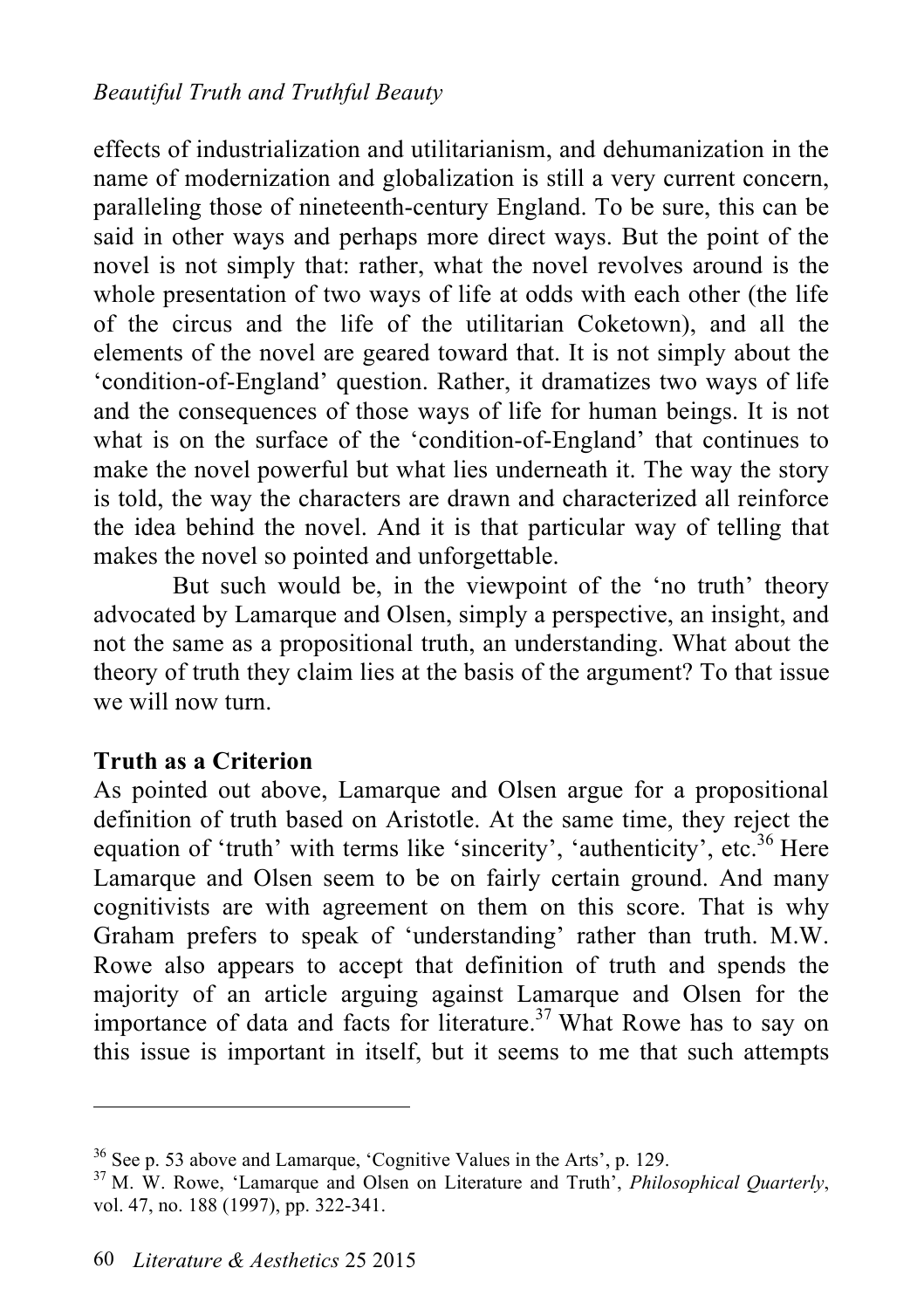approach the issue wrongly. If truth is understood in this way, then it seems that Lamarque and Olsen have won their case. For if it is indeed only insights and ill-defined 'ontological truth' that literature yields, then they are right: literature will not be able to meet the standards of 'truth', at least as far as fiction is concerned.<sup>38</sup> As stated above, the attempt to replace 'truth' by 'understanding' does not solve the problem. The question to ask is: Is that the only view of truth available  $$ propositional truth that fits the correspondence model?

Is, then, that definition of truth as basic as Lamarque and Olsen claim it is? Is the minimal correspondence theory of truth sufficient? This seems difficult to maintain. What people generally hold as true involves much more than such a minimal correspondence theory. Works of literature offer models by which to understand life. To respond to a novel by saying 'This is true' or 'This is not true' is not simply to accept or reject a perspective as the final word on an issue. It is to accept or reject a truth claim about how the world is, about how I am to understand the world. If I read a novel that asks me to accept premises or conclusions that go against what I have learned and been taught to believe, such as *The Da Vinci Code*, whatever other literary qualities the novel might have, the fact that it fails to present a convincing case is a matter of aesthetic judgement. Here truth and aesthetics converge. If the facts do not add up, I can reject the conclusion and the novel as aesthetically unsound. I am accepting or rejecting the model or paradigm.

But is this, again, a matter of accepting or rejecting 'understanding' or 'truth?' Is this not merely a matter of a perspective that we can accept or reject? Certainly it is a perspective, but that does not make it less true as such. A parallel here may be found in religion. Religions have never viewed truth simply in the straightforward propositional way that Lamarque and Olsen advocate. Hendrik M. Vroom has argued that basic experiences such as suffering, responsibility, finitude, etc. can produce a change in one's thinking:

<sup>&</sup>lt;sup>38</sup> The exception, of course, would be literary creations where 'facts' do seem to matter.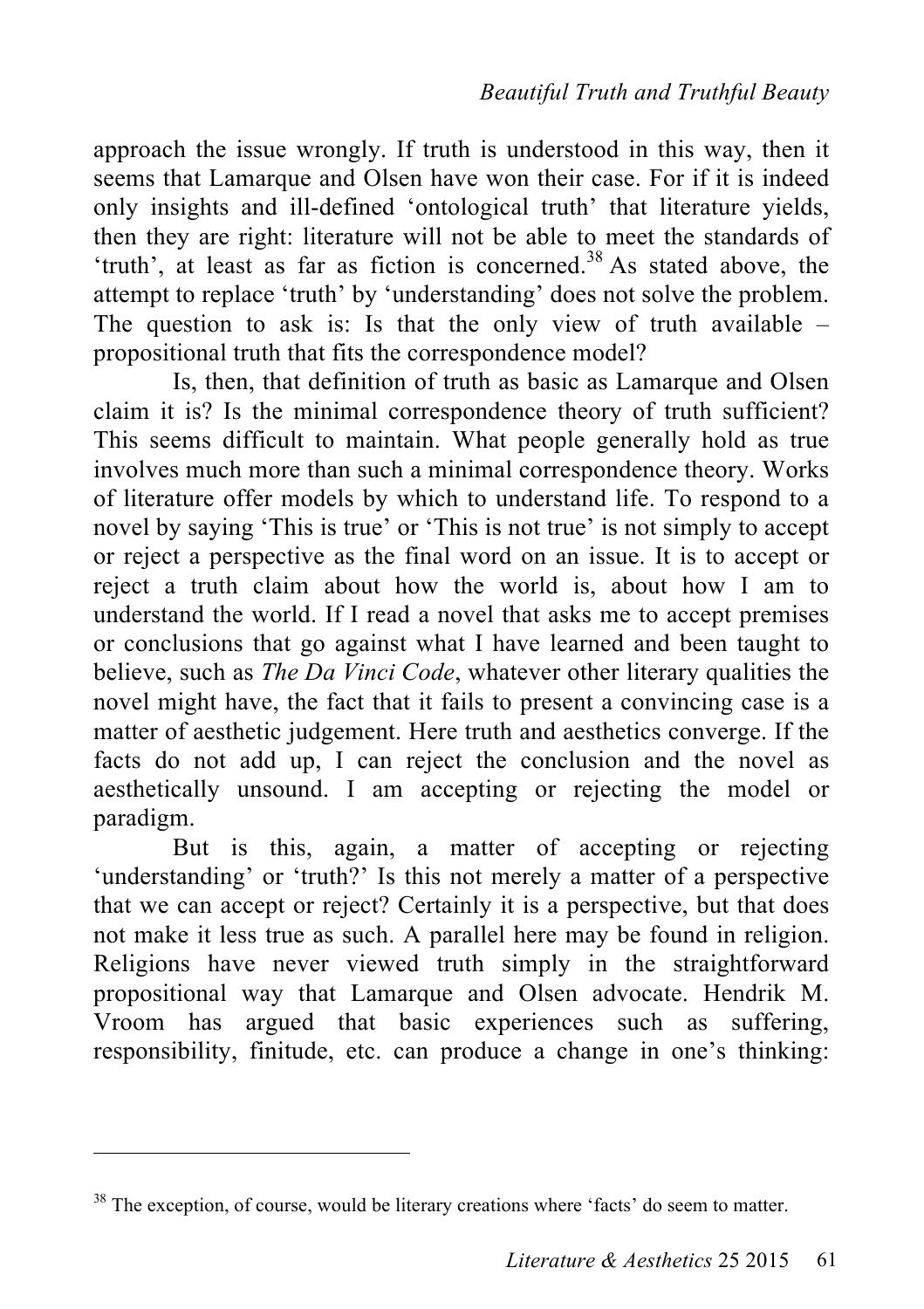these experiences make truth claims.<sup>39</sup> This is also the case with stories, either fictional or historical: they make a truth claim and demand a response. In an earlier publication, *Religions and the Truth*, Vroom argued for a multiplicity of truth. He distinguishes five types of truth in religion, of which only the first three of interest to us here.<sup>40</sup> The first two are *doctrina* and *veritates*. The former has to do with public knowledge. For those most familiar with Christian circles this would be what is covered in catechisms and confessions of faith.<sup>41</sup> In a more secular worldview, this could be viewed as surface knowledge. But even this is more than simply knowledge of facts and data. It also concerns a way of looking at the world. *Veritates* is appropriated religious truth and concerns the interiorization of such truth, which involves a shift in perspective. 42 In this phase we do not merely assent to the doctrines on an objective level but come to have a different perspective on reality. The third category, *religio vera*, is lived truth.<sup>43</sup> Here religions emphasize that truth is not only a matter of knowing but also a matter of being. Truth is not just a matter of what we claim; it is also a matter of what we do, of how we are. There is a steady progression in truth here: from objective truth to interiorization of the truth to lived truth. In the final stage of the progression truth becomes more than factual and propositional truth.

Although Vroom focuses on biblical and or religious/worldview stories, his point holds for novels or poems as well. Without equating art with religion or making it a substitute for religion, works of art and literature certainly function in this way. A full appreciation of Hopkins' "The Windhover" requires our assent that this is true in a deep, profound way, beyond minimal correspondence. We read the poem and

<sup>&</sup>lt;sup>39</sup> Hendrik M. Vroom, 'Religious Truth: Seeing Things as They Really Are. Experience, Insight, and Religious Stories', in *The Question of Theological Truth: Philosophical and Interreligious Perspectives*, eds Frederiek Depoortere and Magdalen Lambkin (Amsterdam: Rodopi, 2012), pp. 115-135.<br><sup>40</sup> Hendrik M. Vroom, *Religions and the Truth: Philosophical Reflections and Perspectives* 

<sup>(</sup>Grand Rapids, MI: Eerdmans, 1989), pp. 302ff. Less relevant are the fourth, the experience of truth *(intellectus verus)*, and the fifth, the transcendent itself as truth *(veritas)*.<br><sup>41</sup> Vroom, *Religions and the Truth*, p. 303.<br><sup>42</sup> Vroom, *Religions and the Truth*, pp. 307, 310.<br><sup>43</sup> Vroom. *Religions and t*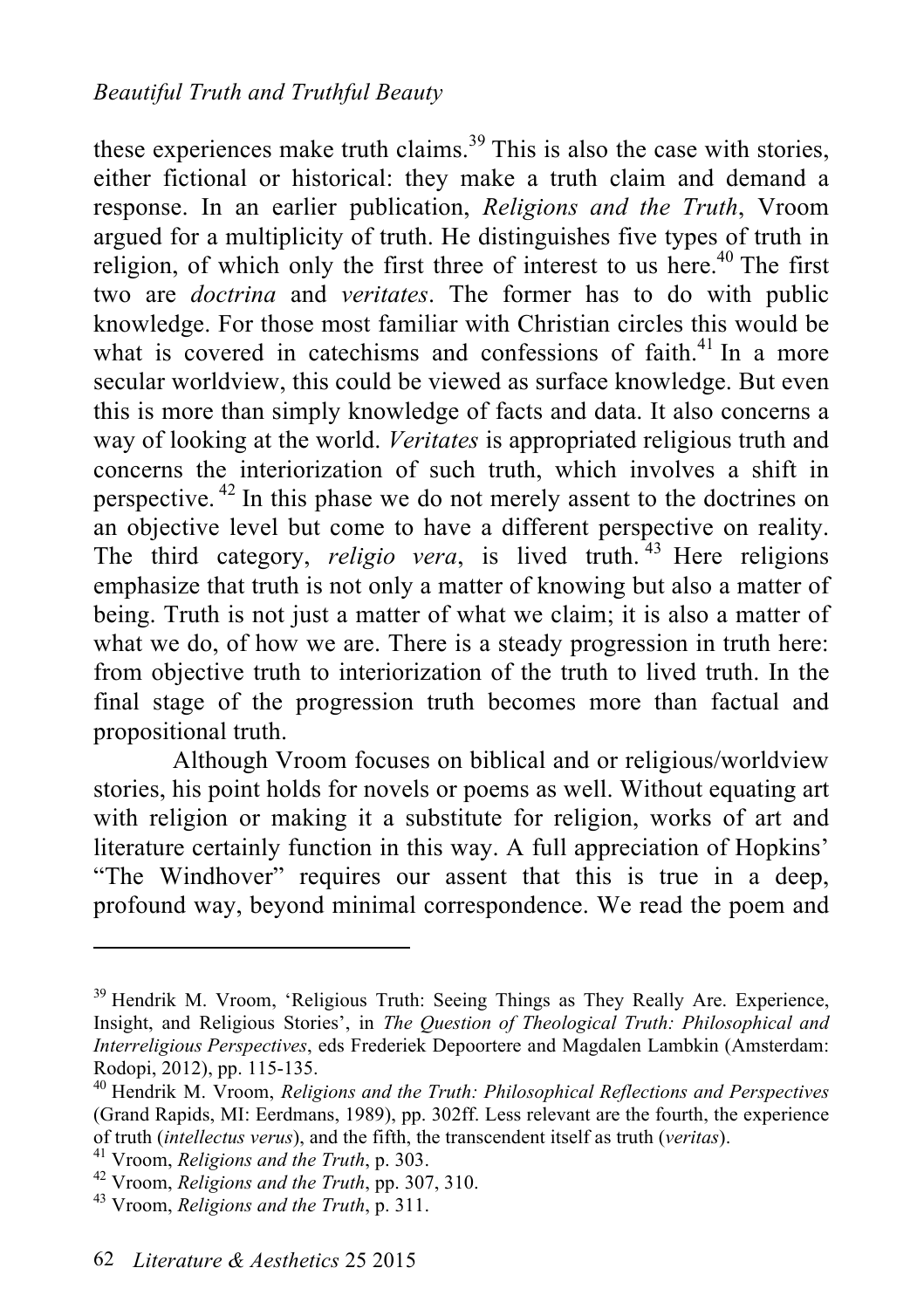say: 'Yes, this is true!' A reading of *Hard Times* demands the same kind of assent: 'This is true; this is the way the world is!' We may know and assent to the belief that utilitarianism and industrialization dehumanizes people. But it is in reading *Hard Times* that we interiorize this knowledge. By sympathizing with certain characters, like Louisa and Sissy, and developing an antagonism towards others like Bounderby and Gradgrind, by experiencing the ugliness and squalor of Coketown as presented by Dickens' storytelling talents, we appropriate this initial understanding. We see points of contact in the novel between the characters and ourselves, between the world as we experience it and the world as described in the novel, and the two worlds begin to merge to a certain extent. In this process the *doctrina* become *veritates*. This involves a shift in perspective. It is no longer merely objective but subjective. It becomes literally part of our consciousness. As a result, we begin to act and behave in ways that go counter to the bad effects of the industrial revolution and its way of viewing the world.

This is what I think what Lamarque calls 'this motley of conceptions' concerning 'truth' finally means. Literature is too serious not to be approached this way. It can persuade us to do bad acts or to act in ways that are undesirable. Or it can increase our understanding. It is in this way that terms like 'understanding' are connected to truth.

### **Conclusion**

In this article we have looked at the question of truth in art and, more narrowly, in literature. Over against some vague thinking about the concept of truth in art and literature we attempted to provide some clarity about the nature of truth. We need a wider conception of art and of art's purposes. Not all art is cognitivist in nature; it does not need to be. We do not need a normative description of art. Different types of art work in different ways, and we should accept that: a true pluralism of views concerning art. While admitting that the cognitive approach to art does not cover all art, it also allows us to evaluate art that is cognitivist in nature, either intentionally or unintentionally, in terms of the issue of truth.

The issue of truth, however, is not to be limited to the understanding of truth as propositional or factual. As we have seen, drawing upon Vroom's reflections on truth in religion, truth is more